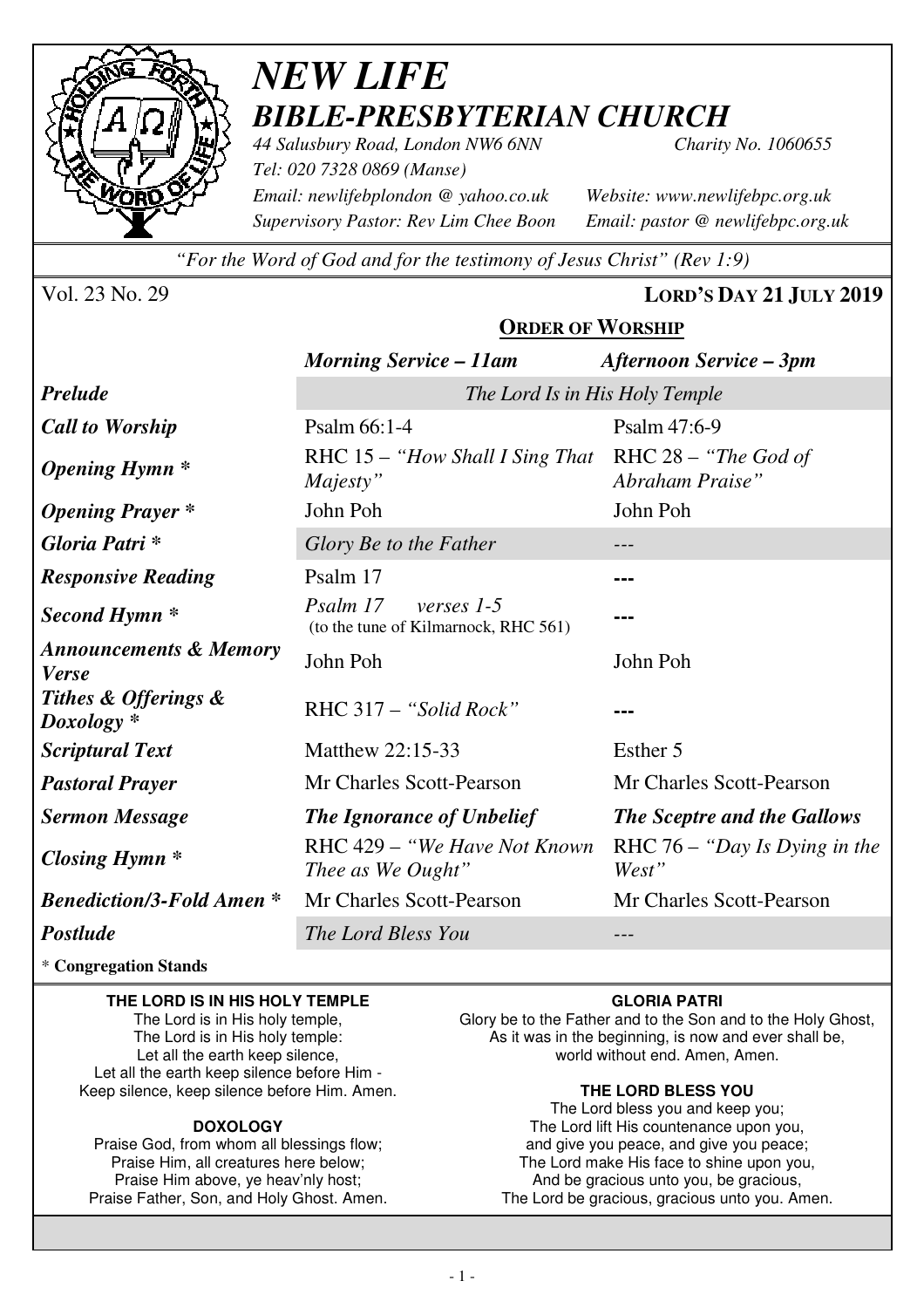# **HAVE YOU FORGOTTEN THE MINISTRY OF THE HOLY SPIRIT?**

#### **Adapted from Maranatha Messenger, Sunday 20th January 2019**

The subject of the Holy Spirit is a touchy one in many conservative churches. Some of these churches do not preach much about the Holy Spirit and His ministry in the life of the believer. The mention of the Third Person of the Holy Trinity may raise an eyebrow. Fellow church people may conclude that you have become "charismatic." I am afraid many of these churches are downplaying His Person, ministry and influence in the church.

How much do you know about the Holy Spirit and His ministry since conversion? When Paul came to Ephesus, he found some disciples there, and he asked them whether they had received the Holy Spirit when they believed in the Lord. To his surprise, they had not even heard that there is a Holy Spirit (Acts 19:2).

Are we like these disciples of old? Do you know that when you believe in the Lord, the Holy Spirit indwells you and shall be in you forever? (John 14:16, 17; 1 Corinthians 12:13) Do you know that a person who does not have the Spirit of Christ in him is not a Christian at all? (Romans 8:9).

The doctrine of the Holy Spirit is very important to every Christian. We are living in the age of the Holy Spirit. Jesus said to His disciples before He went to the cross that He must go away in order that the Holy Spirit may come (John 16:7). The Holy Spirit has come since the day of Pentecost (Acts 2:1-4). He has been doing a mighty work in our midst since then. Christians around the world have experienced His mighty power. We read it in the history of the Christian Church. We heard it from missionaries today. For some of us, we even experienced it in our own Christian experience.

In his sermon on "What is Revival," the late Dr. Martyn Lloyd Jones cited a historical event written by the great and saintly Jonathan Edwards about a visitation of the Spirit of God in the little town of Northampton in Massachusetts in 1735. may it be said of me as sit was said of Enoch: He walked with God. I also want to go in your direction, keeping pace with you. In Jesus' Name. Amen."

Here is what Edwards wrote: "This work soon made a glorious alteration in the town. So that in the spring and summer following, the town seemed to be full of the presence of God. It never was so full of love nor so full of joy and yet so full of distress as it was then. There were remarkable tokens of God's presence in almost every house. It was a time of joy in families on account of salvation being brought to them. Parents rejoicing over their children as newborn, husbands over their wives and wives over their husbands. The doings of God were then seen in His sanctuary. God's day was a delight and the congregation was alive in God's service. Everyone earnestly intent on the public worship. Every hearer eager to drink in the words of the minister as they came from his mouth. The assembly in general were from time to time in tears while the Word was preached. Some weeping with sorrow and distress, others with joy and love, others with pity and concern for the souls of their neighbours. This is God visiting His people. Days of heaven on earth, the presidency of the Holy Spirit in the Church, life abundant given to God's people without measure."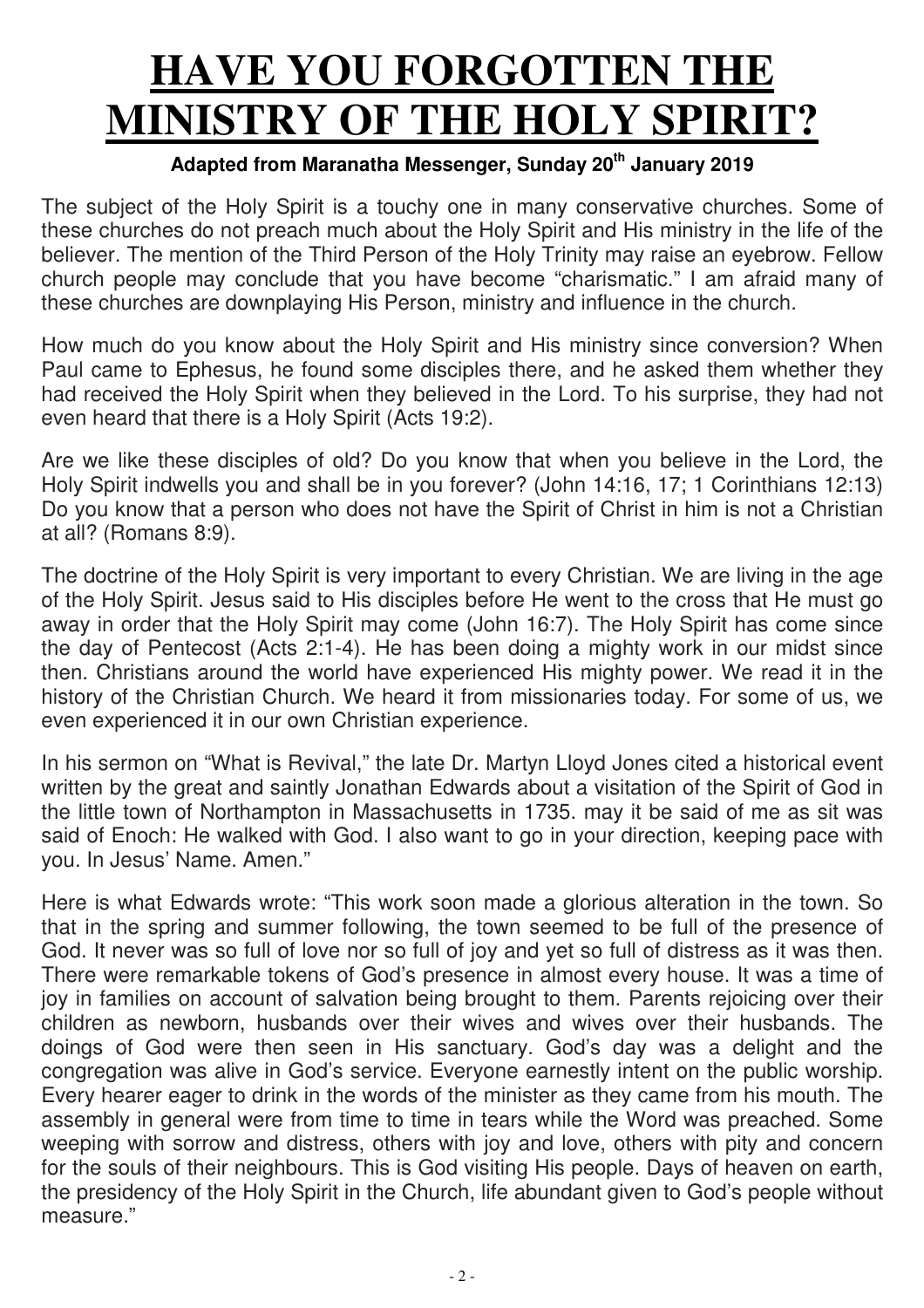This is what revival is all about. When God's children are full of the Holy Spirit or are being filled with the Holy Spirit or are being influenced by the Holy Spirit, things begin to happen. They are full of life, full of the joy of salvation and full of courage to speak for the Lord (Acts 4:31). But unfortunately, one of the reasons why Christians are not quickened spiritually or made alive and live victoriously and triumphantly is because they do not know the Holy Spirit and His ministry.

There was a crisis in the early church. As the number of disciples grew, the Greekspeaking Jews complained against the Hebrew-speaking Jews that the widows among them were neglected every day when food and other assistance were distributed. The apostles told the congregation to choose among them seven men of honest report, full of the Holy Spirit and wisdom and put them in charge of this problem (Acts 6:3).

What does the term "full of the Holy Spirit" mean? What does the Bible mean when it speaks of the fullness of the Holy Spirit? Writing to the Ephesians, Paul said, *"And be not drunk with wine, wherein is excess; but be filled with the Spirit"* (Ephesians 5:18). Here Paul draws a contrast between two things – a person who is filled with wine and a person who is filled with the Holy Spirit. The person who is filled with alcohol is controlled or dominated by alcohol. Its presence and power have overridden his normal abilities and actions. He is under the influence of alcohol. However, the Christian who is controlled by the Holy Spirit is under the influence of the Holy Spirit. Whatever he does, he does it with the help of the Holy Spirit, not with his own strength and ability.

A Spirit-filled Christian is a spiritual Christian. He is under the influence of the Holy Spirit. He is sensitive to the prompting of the Holy Spirit. He is keeping in-step with the Holy Spirit. This is the kind of candidate that the apostles told the congregation to look for and appoint to do the Lord's business. The selection of elders or deacons is never based on performance but on godly character which is the outcome of a Spirit-filled life (1 Timothy 3:1-13). Before the church appoints someone to office, the first thing the leadership must do is to make sure that the candidate is a Spirit-filled Christian, not his contribution to the church or performance in the church. According to Paul, this candidate must have a good report not only from the church people, but also from the people outside the church (1 Timothy 3:7).

The Church of Jesus Christ needs Spirit-filled men and women to do ministry. God's work is to be done in God's way. The work of God is not done by human wisdom, intelligence, power or ability but by Christians who have the mind of Christ (1 Corinthians 2:16). The Bible says, *"Not by might, nor by power, but by my spirit, saith the LORD of hosts"* (Zechariah 4:6).

E.M. Bounds aptly said, "What the Church needs today is not more machinery or better, not new organizations or more and novel methods, but men whom the Holy Spirit can use. The Holy Spirit does not flow through methods but through men. He does not come on machinery but on men. He does not anoint plans but men."

"Natural ability and educational advantages do not figure as factors in this matter; but capacity for faith, the ability to pray, the power of thorough consecration, the ability of selflittleness, an absolute losing of one's self in God's glory and an ever-present and insatiable yearning and seeking after all the fullness of God-men who can set the Church ablaze for God; not in a noisy showy way, but with an intense and quiet heat that melts and moves everything for God." God can work wonders if He can get suitable men.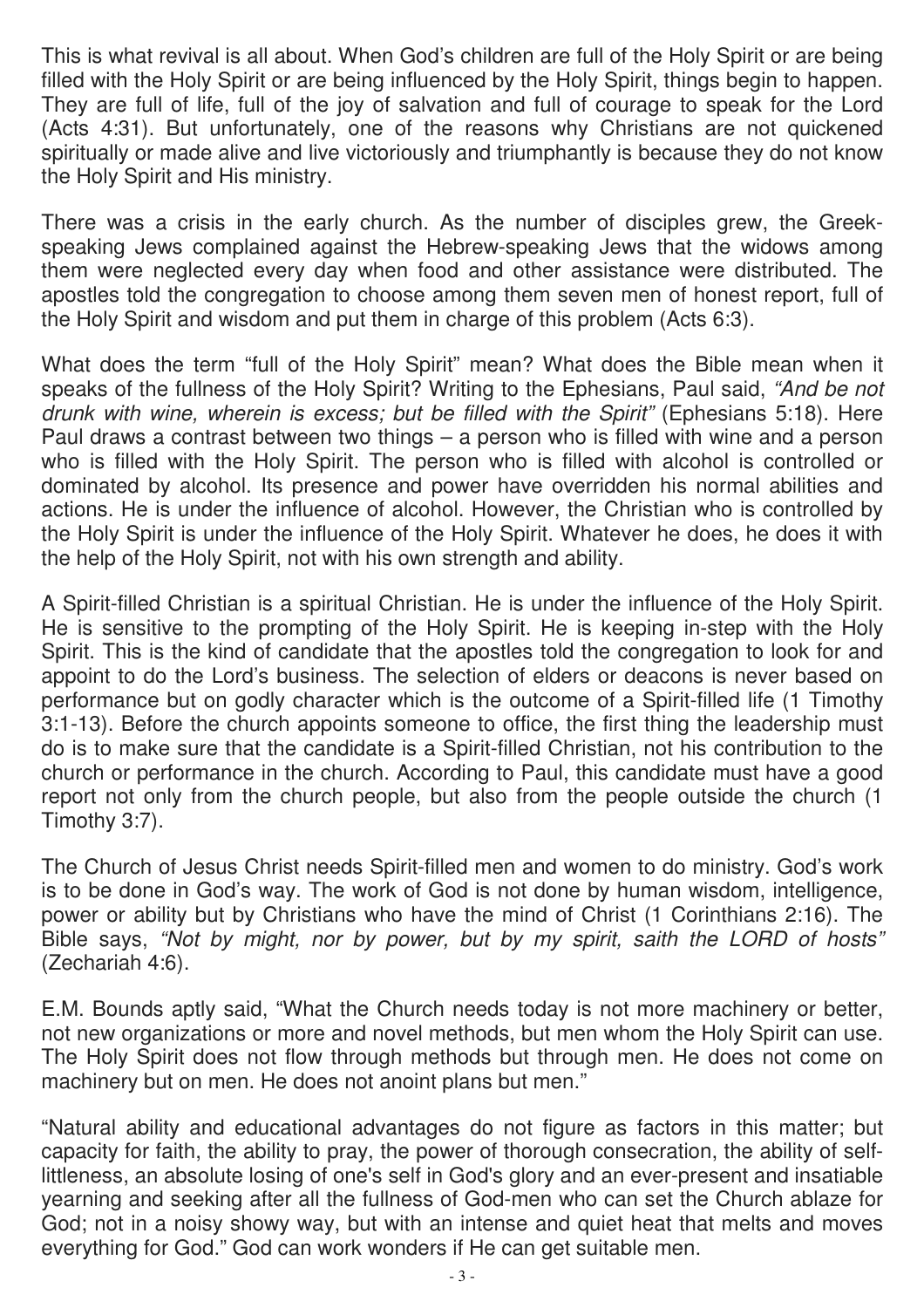Where are the Spirit-filled Christians in our church? Let them come forward to render their services to the Lord.

Any Christian who is not filled with the Holy Spirit is a defective Christian. He is weak and fallible. He is easily tempted and trapped by the evil one. He lives a life that is full of carnality and his way displeases the Lord.

Paul exhorts Christians to be filled with the Holy Spirit in Ephesians 5:18. This verse contains a negative and a positive command. The first is, *"And be not drunk with wine, wherein is excess"* and the second is *"but be filled with the Spirit."* The negative command is "be not drunk" with wine. Paul did not forbid the drinking of wine (1 Timothy 5:23; 3:3; Titus 1:7). He said, "Do not be intoxicated" or "Do not be filled" with wine.

Vincent gives a vivid picture to explain what it means to be filled with wine. He says, "A curious use of the word occurs in Homer, where he is describing the stretching of a bull's hide, which in order to make it more elastic, is soaked with fat." The word, therefore, refers to the condition of a person in which he is soaked with wine. Paul was against drunkenness or intoxication.

The phrase "wherein is excess" gives a warning of overindulging in drinking. It is not wine alone that is castigated but drunkenness with wine (Homer A. Kent). The word "excess" comes from the word "save." With the Alpha privative (a), it means "unsavingness" or "no salvation." It expresses the idea of an abandoned, debauched, profligate life.

The positive command is, "but be filled with the Spirit." The phrase means "to be possessed as much of the Spirit as one can contain." The Present Tense of the command points to an action that is to be repeated from time to time or an action that is continuous. Therefore, to be filled with the Spirit is not a once-for-all experience but it has the idea of continuously being filled in the original Greek language. Literally speaking, every Christian is to keep on being filled with the Holy Spirit. You and I must be under the influence of the Holy Spirit all the time.

This command is to be obeyed, and it is binding on all of us Christians everywhere in every age. There are no exceptions. Therefore, to be filled with the Holy Spirit is not optional but acommand. If we are not being filled with the Spirit, we are sinning against God.

This teaching of the continuous filling of the Holy Spirit is also Jesus' teaching in John 4 and 7. In speaking to the Samaritan woman at the well in John 4, Jesus said, *"Whosoever drinketh of this water shall thirst again: But whosoever drinketh of the water that I shall give him shall never thirst; but the water that I shall give him shall be in him a well of water springing up into everlasting life"* (John 4:13, 14). Later Jesus spoke of the Holy Spirit in the same way in John 7:38 – *"If any man thirst, let him come unto me, and drink. He that believeth on me, as the scripture hath said, out of his belly shall flow rivers of living water"* (John 7:37, 38).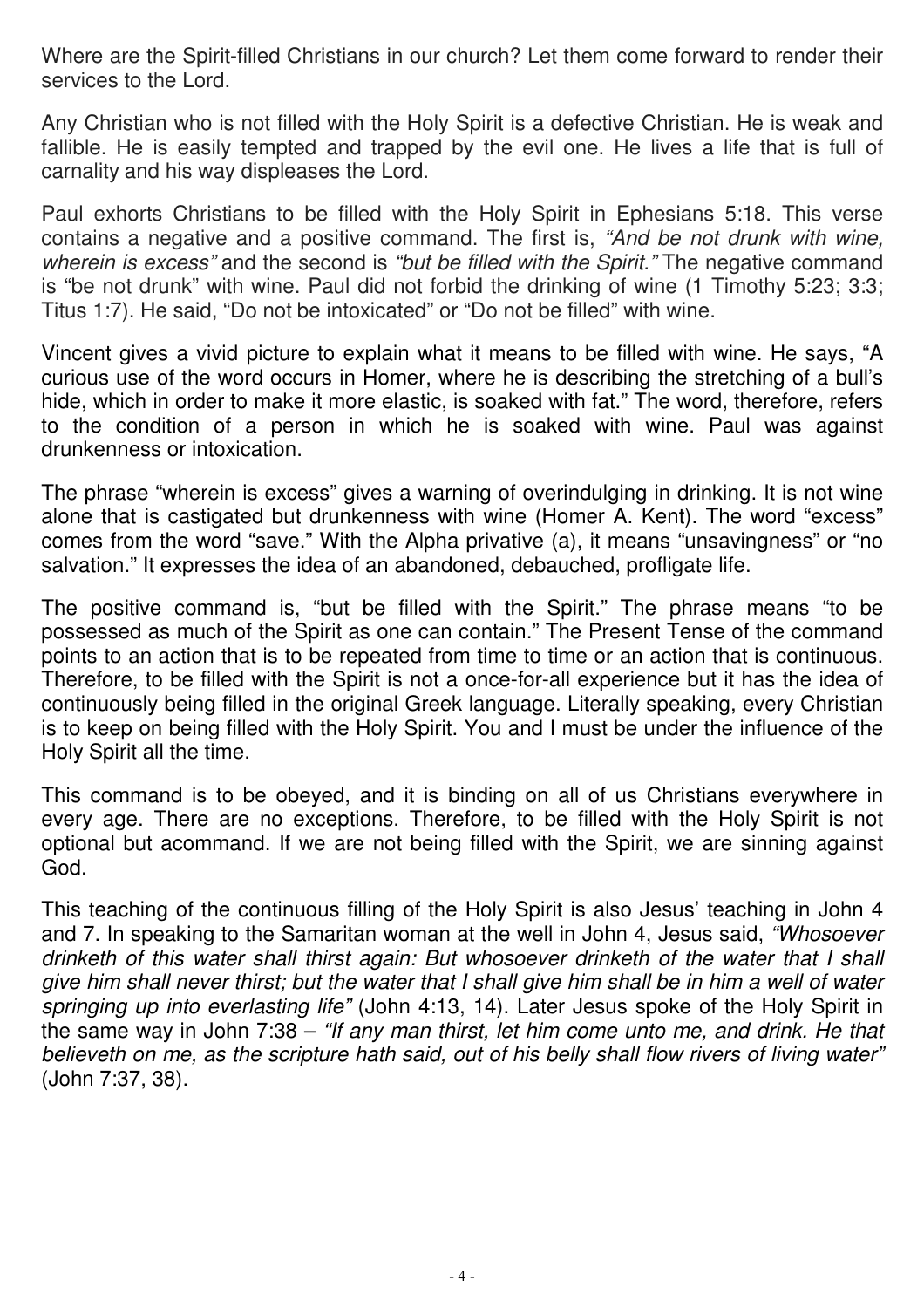The phrase "out of his belly shall flow rivers of living water" speaks of the constant supply of the Holy Spirit's blessing available to all Spirit-filled Christians. This supply is never exhausted because it has its source in the Holy Spirit who is inexhaustible.

Nowhere in the Bible are Christians commanded to be baptized by the Spirit or to be indwelt by the Spirit. Both are actions which God performs when we sinners trust Christ for salvation (1 Corinthians 12:13). However, Christians are commanded to be filled with the Spirit on more than one occasion (Acts 2:4; 4:8, 31; 7:55). A point to note is that the voice of the verb is passive, and it means to say that Christians are acted upon by the Spirit.

The Holy Spirit is not given to us on a rental basis, by that I mean, to pick and choose the times in which we become spiritual. No. Our secular life and home life should be as spiritual as our Sunday church experience. No one should be a godly Christian in church only and a devil at home. He is to be a Spirit-filled Christian wherever he is, and all the time. If he falls into sins, what he needs to do is to confess his sins, repent from his sins and ask the Spirit to fill him again.

A Spirit-filled Christian is a dynamic Christian. He is full of radiance. The problem with the church today is that countless Christians do not know the Person and ministry of the Holy Spirit. Worse still, many of them do not experience such overflowing blessing from the Holy Spirit because they do not want it or they refuse to meet the conditions God sets up to get it.

My dear reader, do you desire to be filled with the Holy Spirit of God? Have you been feeling thirsty lately? Have you been feeling dry spiritually? Have you been losing your spiritual appetite? The Holy Spirit is the answer to your spiritual thirst and hunger. Jesus said, "*If any man thirst, let him come unto me, and drink. He that believeth on me, as the scripture hath said, out of his belly shall flow rivers of living water"* (John 7:37, 38).

One of the prayers of the Welsh Revival in 1904 was: "Fill me, Holy Spirit, fill me, More than fullness I would know: I am smallest of Thy vessels, Yet, I much can overflow."

Let us avail ourselves to the mighty Holy Spirit of God so that when He fills us to the fullness, we will become vessels of blessing to the church and the world. Amen.

*- Rev Colin Wong*